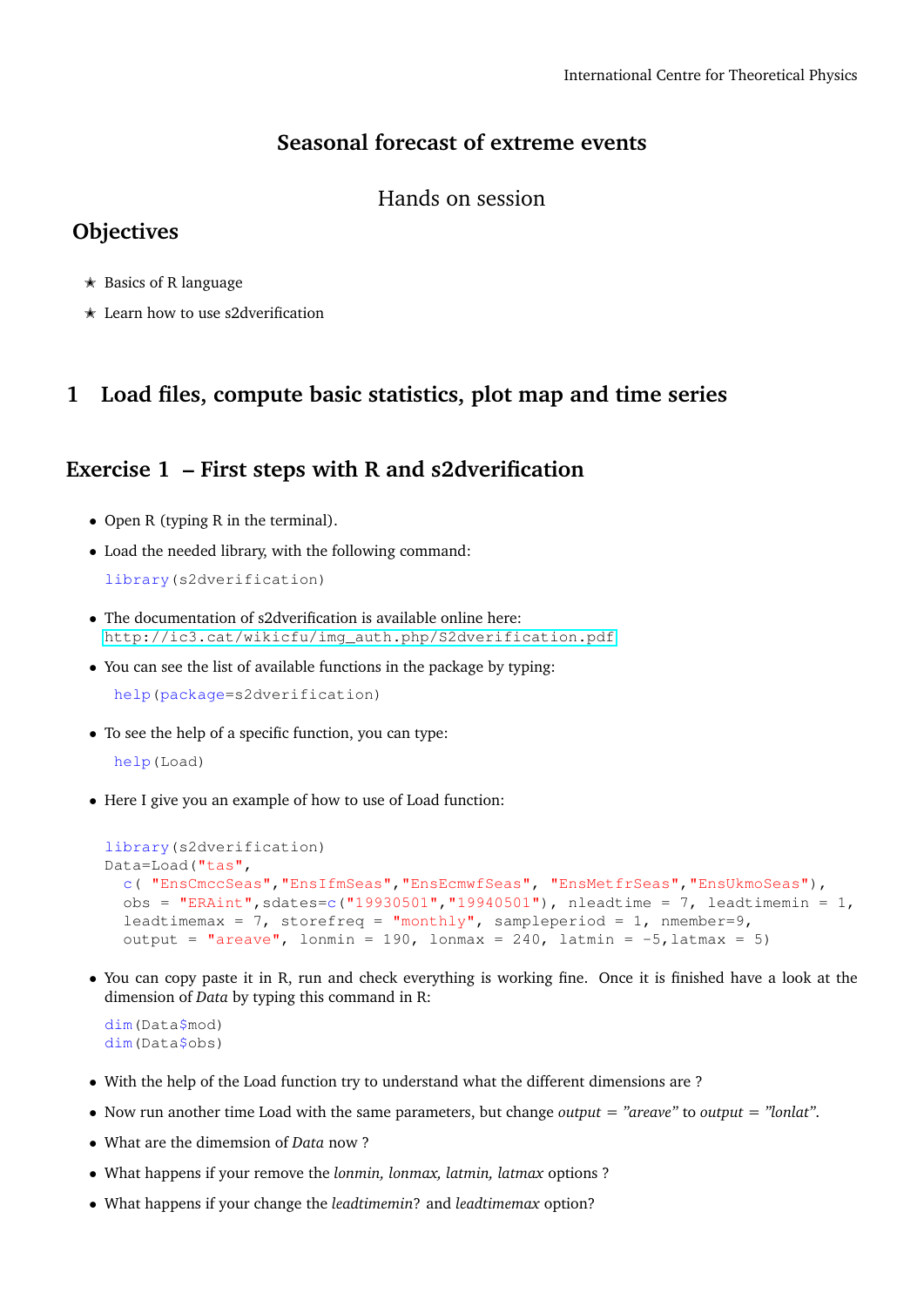# **Exercise 2 – First program plot the 2m-temperature skill over Europe**

- In the directory named *handson* create a directory named *R* and go to this directory.
- Open a new file named *corrskill-europe.R*.
- At the beginning of the file, load the s2dverification package:

library(s2dverification)

• If you are using emacs and you don't have color highlighting just execute this line in the terminal and reopen the file.

/usr/local/bin/ictp-install ess

- Generate a list of start dates to be used in the sdates argument of Load which includes all May startdate between 1979 and 2005 (you can have a look at the help of the function *seq* and *paste* to do it).
- Based on the example of the previous exercice, try to Load the leadtimes 2, 3 and 4 of 2m-temperature (tas) of all ENSEMBLES models, over Europe (20W70E-25N75N) for all May startdates between 1979 and 2005.
- Calculate the June-July-August seasonal mean using the *Mean1Dim* function for both models and observations.
- With the same function, calculate the ensemble mean of each model.
- With the Corr function, calculate the time correlation in June-July-August between each model and the ERAinterim reanalysis.
- Using the *PlotEquiMap* function, plot a map of the correlation coefficient for each model and save it in a postcript (You can use the *postcript* and *dev.off* functions). You can choose the following interval and the following color bar:

```
min=-1
max=1
int=(max-min)/20interval=seq(min,max,int)
color=c("blue4","blue3","blue","dodgerblue3","dodgerblue2",
  "dodgerblue1","steelblue1","cadetblue2","cadetblue1",
  "white","white","gold","goldenrod","chocolate","orangered","firebrick1",
  "firebrick3","firebrick","firebrick4","red4")
```
or generate another one using the *brewer.pal* function.

• If you want to generate a multipanel plot you can use the *layout* function (you can have a look at this document for more help: <http://seananderson.ca/courses/11-multipanel/multipanel.pdf>). Be careful, some feature of *PlotEquiMap* are not available with multipanel plots.

# **Exercise 3 – Compare the skill over over land the mediterranean region**

- In the directory named *handson/R*, open a new file named *Timeserie-skill-mediter.R*.
- The mediteranean region 3E25E-36N44N cover both sea and land, but we would like to calculate the skill only over land. For this, you need to use a land-sea mask. The land-sea masks of ENSEMBLES and ERA interim are here:

```
ls /afs/ictp.it/public/c/cprodhom/land_sea_mask_ERAINT.nc
ls /afs/ictp.it/public/c/cprodhom/land_sea_mask_ENSEMBLES.nc
```
• To create masks usable in the *maskobs* and *maskmod* arguments of the Load function, you can use the following lines: